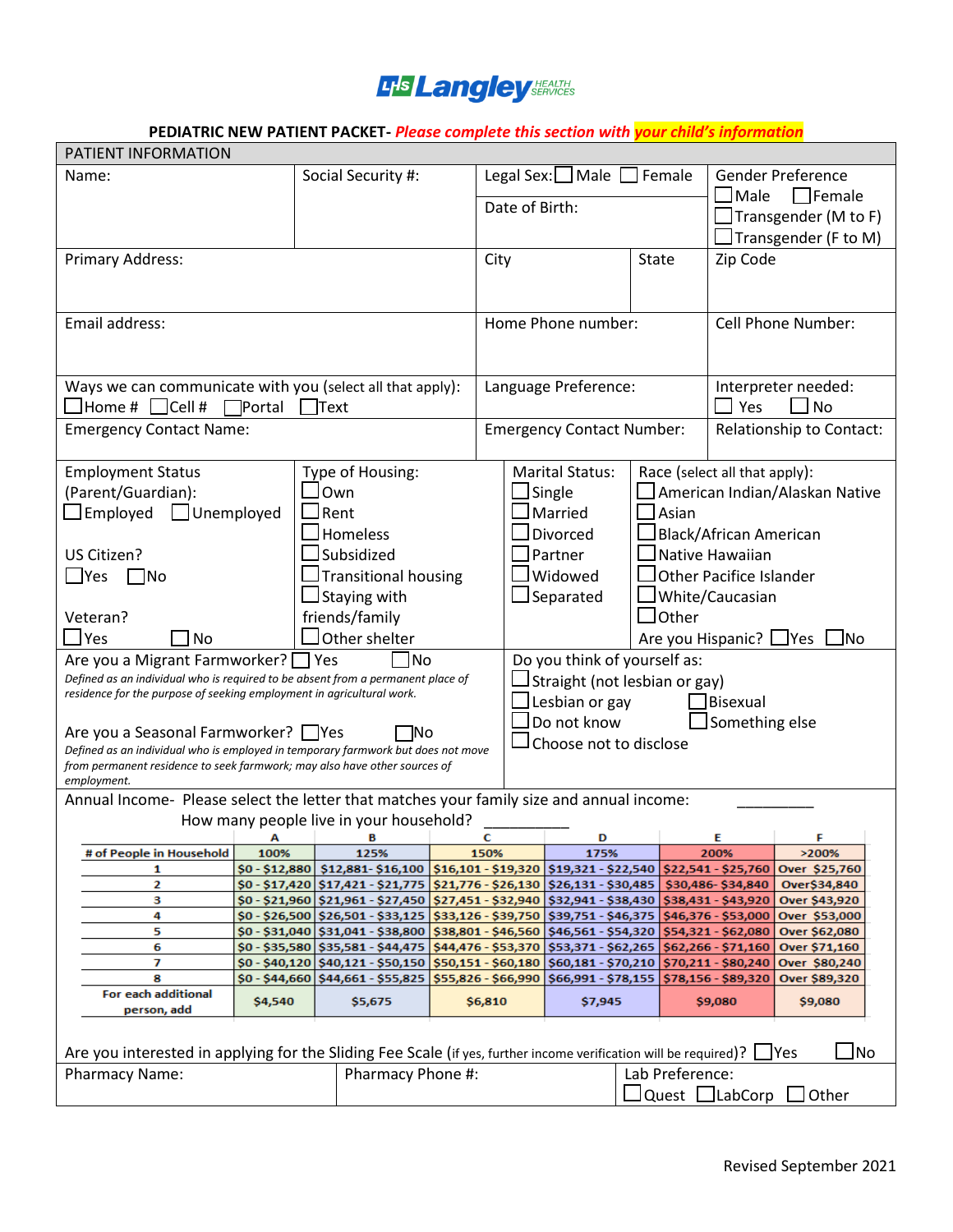# **LHS Langley HEALTH**

| INSURANCE AND GUARANTOR INFORMATION                                                                                                                                                                                                                                                                                                                                                                                                                                                                                                                                                                                                                                                                                                                                                                                                                                                                                                                                                                                                                      |           |                          |          |        |           |
|----------------------------------------------------------------------------------------------------------------------------------------------------------------------------------------------------------------------------------------------------------------------------------------------------------------------------------------------------------------------------------------------------------------------------------------------------------------------------------------------------------------------------------------------------------------------------------------------------------------------------------------------------------------------------------------------------------------------------------------------------------------------------------------------------------------------------------------------------------------------------------------------------------------------------------------------------------------------------------------------------------------------------------------------------------|-----------|--------------------------|----------|--------|-----------|
| Primary Insurance:                                                                                                                                                                                                                                                                                                                                                                                                                                                                                                                                                                                                                                                                                                                                                                                                                                                                                                                                                                                                                                       | Policy #: |                          | Group #: |        |           |
| <b>Subscriber Name:</b>                                                                                                                                                                                                                                                                                                                                                                                                                                                                                                                                                                                                                                                                                                                                                                                                                                                                                                                                                                                                                                  |           | Relationship to Patient: |          |        |           |
| Subscriber Date of Birth:                                                                                                                                                                                                                                                                                                                                                                                                                                                                                                                                                                                                                                                                                                                                                                                                                                                                                                                                                                                                                                |           | Subscriber SSN:          |          |        |           |
| Secondary Insurance:                                                                                                                                                                                                                                                                                                                                                                                                                                                                                                                                                                                                                                                                                                                                                                                                                                                                                                                                                                                                                                     | Policy #: |                          | Group #: |        |           |
| <b>Subscriber Name:</b>                                                                                                                                                                                                                                                                                                                                                                                                                                                                                                                                                                                                                                                                                                                                                                                                                                                                                                                                                                                                                                  |           | Relationship to Patient: |          |        |           |
| Subscriber Date of Birth:                                                                                                                                                                                                                                                                                                                                                                                                                                                                                                                                                                                                                                                                                                                                                                                                                                                                                                                                                                                                                                |           | Subscriber SSN:          |          |        |           |
| Guarantor/Name of Person Responsible for Payment (if different from subscriber):                                                                                                                                                                                                                                                                                                                                                                                                                                                                                                                                                                                                                                                                                                                                                                                                                                                                                                                                                                         |           |                          |          |        |           |
| Address:                                                                                                                                                                                                                                                                                                                                                                                                                                                                                                                                                                                                                                                                                                                                                                                                                                                                                                                                                                                                                                                 |           | City:                    |          | State: | Zip Code: |
| Date of Birth:                                                                                                                                                                                                                                                                                                                                                                                                                                                                                                                                                                                                                                                                                                                                                                                                                                                                                                                                                                                                                                           |           | SSN:                     |          |        |           |
| Phone Number:                                                                                                                                                                                                                                                                                                                                                                                                                                                                                                                                                                                                                                                                                                                                                                                                                                                                                                                                                                                                                                            |           | Relationship to Patient: |          |        |           |
| <b>CONSENTS AND ACKNOWLEDGEMENTS</b>                                                                                                                                                                                                                                                                                                                                                                                                                                                                                                                                                                                                                                                                                                                                                                                                                                                                                                                                                                                                                     |           |                          |          |        |           |
| <b>Consent for Treatment</b><br>I hereby give consent and authorize examination and treatment at Project Health, Inc. d/b/a Langley Health Services (LHS) for myself, the<br>patient, by the personnel at LHS. The need for the examination and treatment, and the possibility of undesirable side effects, will be<br>explained by the employees of LHS. I understand there is no guarantee or assurance, as to the results which may be obtained, but<br>normal prudent care will be exercised by employees for LHS concerning my diagnosis and treatment.                                                                                                                                                                                                                                                                                                                                                                                                                                                                                             |           |                          |          |        |           |
| I, as the parent or legal guardian of the patient, 1, 1, 1, 2, 2, 2, 2, 2, 3, 3, 40 hereby give my consent and authorize treatment of<br>my child. Furthermore, I grant permission for the following individuals to authorize Medical Treatment in my absence:<br>1.<br>Relationship to patient:<br><u>Letter and the subset of the subset of the subset of the subset of the subset of the subset of the subset of the subset of the subset of the subset of the subset of the subset of the subset of th</u><br>Relationship to patient:<br><u>Letter and the set of the set of the set of the set of the set of the set of the set of the set of the set of the set of the set of the set of the set of the set of the set of the set of the set </u><br>2.<br>3.<br>Relationship to patient:                                                                                                                                                                                                                                                         |           |                          |          |        |           |
| <b>Notice of Privacy Practices</b><br>I acknowledge that I have received the practice's Notice of Privacy which describes the ways in which the practice may use and disclose<br>my healthcare information for its treatment and payment/healthcare operations and other described and permitted uses and<br>disclosures. I understand that I may contact the Compliance Officer if I have a question or complaint. To the extent permitted by law, I<br>consent to the use and disclosure of my information for the purposes described in the practice's Notice of Privacy.                                                                                                                                                                                                                                                                                                                                                                                                                                                                             |           |                          |          |        |           |
| <b>Release of Information</b><br>Reasons for releasing a patient's record include, but are not limited to:<br>Insurance company(ies), their agents or other third party payor and/or<br>٠<br>Government or social service agencies which may or will pay for any part of the medical/hospital expenses incurred or<br>$\bullet$<br>Authorized representatives of Langley Health Services as mandated by law or<br>$\bullet$<br>Alternate care providers, including community agencies and services, as ordered by patient's provider or<br>$\bullet$<br>As requested by Patient or Patient's family for post-hospital care<br>$\bullet$<br>Patient acknowledges and agrees that some, or all, of the patient's records may be accessible through the patient portal and/or the<br>Health Information Exchange. Patient acknowledges and agrees the patient's records will be available to all Langley Health Services<br>affiliated entities and providers, and to non-Langley affiliated providers in compliance with the provisions of meaningful use. |           |                          |          |        |           |
| Patient Rights, Responsibilities and Information and Patient Centered Medical Home<br>I choose to participate in the Patient-Centered Medical Home. These documents are posted in the lobby and on our website:<br>www.langleymedicalcenter.com. I acknowledge that I have received or have been allowed to view a copy of each and understand and<br>agree to the terms set forth in the policies.                                                                                                                                                                                                                                                                                                                                                                                                                                                                                                                                                                                                                                                      |           |                          |          |        |           |
| <b>After Hours Non-Emergency Services</b><br>Patients have after-hour access to on-call Langley Health Services providers 24 hours a day, seven days a week through an answering<br>service by calling (352) 793-5900. For medication refills, please contact your pharmacy or Langley Health Services during normal business<br>hours. For emergency services, call 911 or go to the nearest hospital emergency room.                                                                                                                                                                                                                                                                                                                                                                                                                                                                                                                                                                                                                                   |           |                          |          |        |           |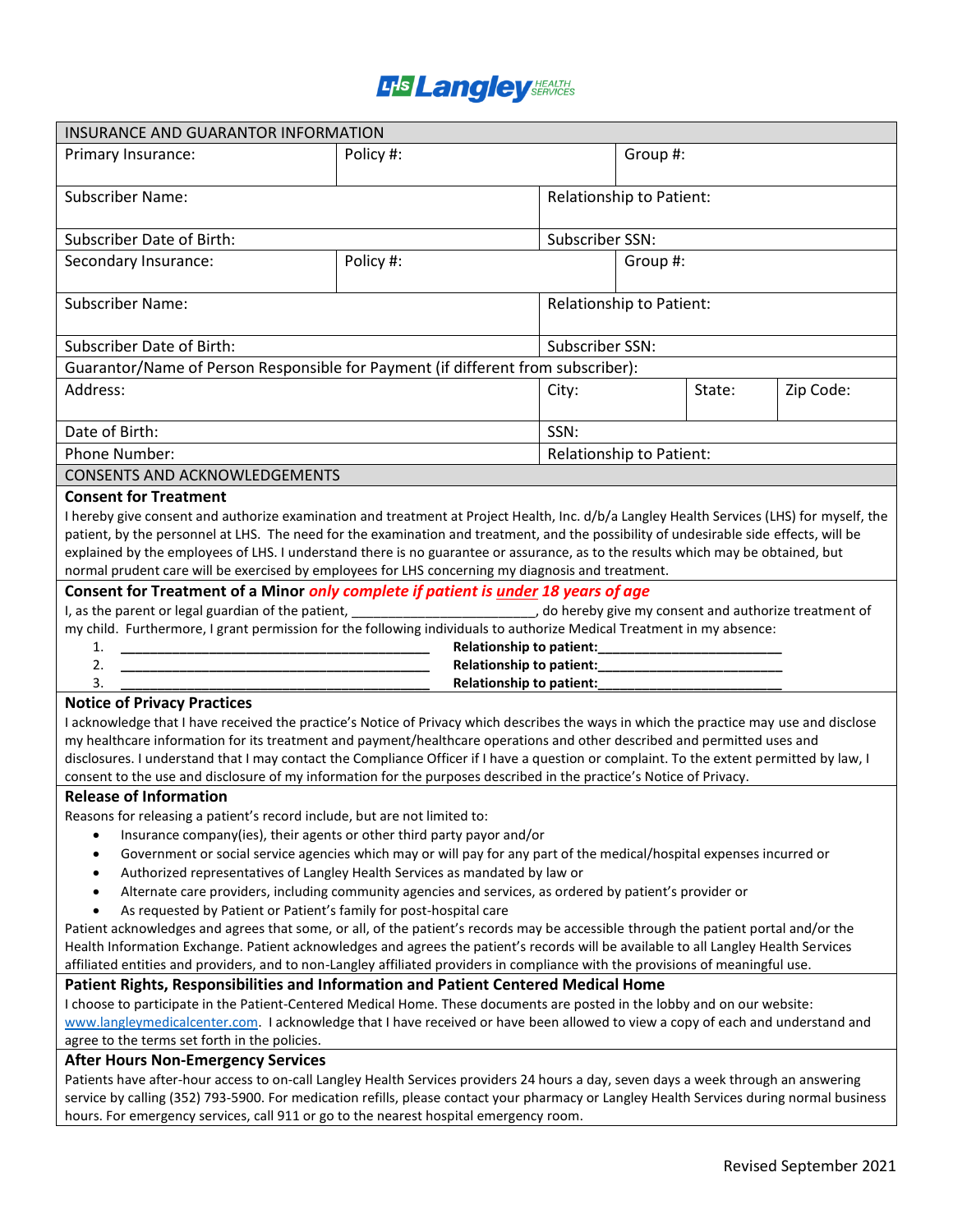## **L<sub>is</sub> Langley SERVICES</sub>**

## **Residents, Students and Observers**

I understand that Project Health, Inc. d/b/a Langley Health Services (LHS) supports the education of medical professionals and maintains Students that may assist in relation to care. I understand that in accordance with LHS federal regulations & accreditation, as well as educational training, residents, students and observers may be present in patient care areas.

## **Notice of Policy Regarding Advanced Directives** *only for patients over 18 years of age*

Advanced Directives are legal statements that indicate the type of medical treatment wanted or not wanted in the event an individual is unable to make decisions as well as who is authorized to make those decisions for them. Advance directives are made and witnessed prior to the occurrence of any serious injury, possible life threatening event, or certain surgical procedures.

In accordance with federal and state law, this serves as notification that we will set aside your advance directive in the event you experience a life threatening event while at one of the Langley Health Services locations and you will be transferred to a higher level of care.

By signing below, you agree and understand this as notification. Please indicate below whether or not you have an advanced directive or if you would like to receive information on advance directives.

 $\Box$  I have an advanced directive.

 $\Box$ I do not have an advanced directive.

 $\Box$  I would like to receive information on advanced directives.

#### **Consent for Use and Disclosure of Protected Health Information (PHI)**

Project Health, Inc. d/b/a Langley Health Services (LHS) is committed to ensuring the privacy and confidentiality of your medical information. To assist us in protecting your privacy, please complete the following information:

| (Check Yes or No)                                                | Yes | No |
|------------------------------------------------------------------|-----|----|
| May we leave a clinical message if no answer?                    |     |    |
| May we leave a billing concern message if no answer?             |     |    |
| May we send an appointment reminder using text messaging?        |     |    |
| If yes, what is your cell phone carrier?                         |     |    |
| May we send you an email regarding reminders and clinical notes? |     |    |

May we leave information with someone other than you regarding your medical care (medication changes, laboratory results, appointments, etc?  $\Box$  Yes (If yes, please list the name(s) in the space(s) below)  $\Box$  No

| Name | Relationship | <b>Phone Number</b> |
|------|--------------|---------------------|
|      |              |                     |
|      |              |                     |
|      |              |                     |
|      |              |                     |
|      |              |                     |

\*\*You have the right to revoke whom we talk with about your health care at anytime. Please complete a new consent.

## **Assignment of Medicare Benefit** *only for patients covered by Medicare*

I certify that the information given by me in applying for payment under Title XVIII of the Social Security Act is correct. I authorize any holder of medical information about me to release to the Social Security Administration or its intermediaries or carriers any information needed for this or a related Medicare claim. I request that payment or authorized benefits be made on my behalf. I assign the benefits payable for physician services or authorize such physician or organization to submit a claim to Medicare and request payment of medical insurance benefits to the party who accepts assignment. I permit a copy of this authorization to be used in place of the original, as long as I receive services at LHS. I understand that I am responsible for my co-insurance amount on Medicare coverable services. I further understand that the Part B deductible does not apply to FQHC services; however, should I receive services that are non-covered under FQHC, I will be responsible for the part B deductible. I have completed a copy of the Medicare Secondary Payor (MSP) Questionnaire. I understand I may revoke this consent in writing at any time. When the consent is revoked it will only affect my health information from that point on.

**By signing below, I verify this information to be true to the best of my ability. Additionally, I agree, understand, and consent to all items in the Consents and Acknowledgements section.**

| REQUIRED SIGNATURES                             |               |
|-------------------------------------------------|---------------|
| Signature of Patient/Guardian:                  | Today's Date: |
|                                                 |               |
| Signature of Langley Health Services' Employee: | Today's Date: |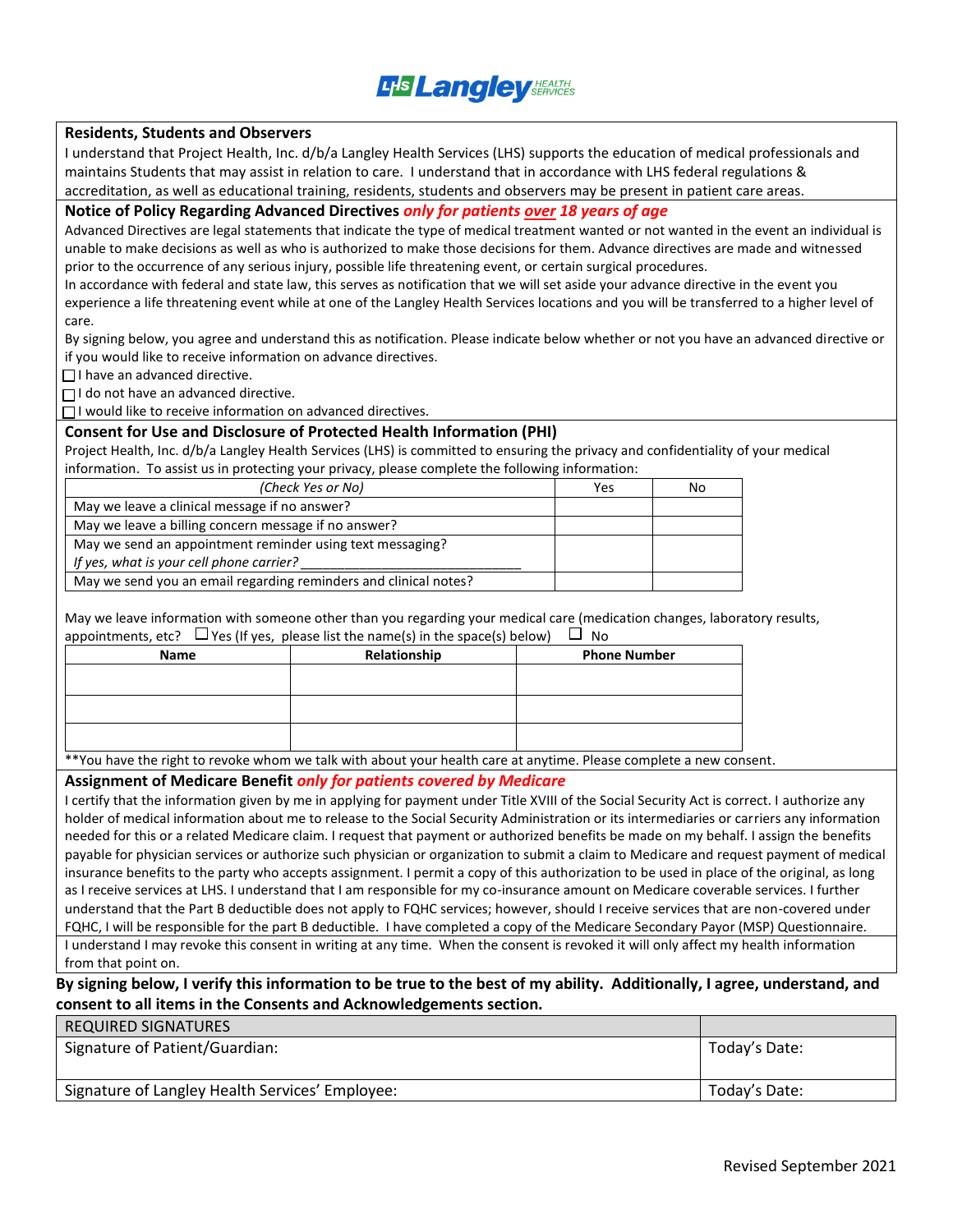# LHS Langley HEALTH

## **PEDIATRIC MEDICAL HISTORY- please give this page to your clinical staff team member**

*Please complete this section with your child's information*

|  | <b>Patient Name:</b> |
|--|----------------------|
|  |                      |

Date of Birth:

| <b>MEDICAL HISTORY</b> |                |               |               | <b>FAMILY INFORMATION</b> |                                                       |
|------------------------|----------------|---------------|---------------|---------------------------|-------------------------------------------------------|
|                        | <b>Patient</b> | <b>Mother</b> | <b>Father</b> | Sibling/<br>Grandparent   | Father: Living ■ Yes ■ No<br>Age:                     |
| Thyroid                |                |               |               |                           | Mother: Living $\Box$ Yes $\Box$ No<br>Age:           |
| <b>Diabetes</b>        |                |               |               |                           | Siblings, How many:<br>Living $\Box$ Yes<br>$\Box$ No |
| High Blood Pressure    |                |               |               |                           | Children, How many:<br>Living $\Box$ Yes $\Box$ No    |
| <b>Heart disease</b>   |                |               |               |                           |                                                       |
| Stroke                 |                |               |               |                           | ALLERGIES (list all known)                            |
| Kidney disease         |                |               |               |                           |                                                       |
| Liver disease          |                |               |               |                           |                                                       |
| Mental illness         |                |               |               |                           |                                                       |
| Glaucoma               |                |               |               |                           |                                                       |
| Cataracts              |                |               |               |                           |                                                       |
| Epilepsy               |                |               |               |                           | SURGERIES (list all known)                            |
| Osteoporosis           |                |               |               |                           |                                                       |
| Asthma                 |                |               |               |                           |                                                       |
| <b>COPD</b>            |                |               |               |                           |                                                       |
| Migraine               |                |               |               |                           |                                                       |
| HIV/AIDS               |                |               |               |                           |                                                       |
| Cancer                 |                |               |               |                           |                                                       |
| Other                  |                |               |               |                           |                                                       |
| FOR HIOMATHLONILY      |                |               |               | FOR MENIONING             |                                                       |

| <b>FOR WOMEN ONLY</b>          |                      | FOR MEN ONLY                            |
|--------------------------------|----------------------|-----------------------------------------|
| Date of last menstrual period: |                      | Date of last prostate test:             |
| Date of last pap smear:        |                      | Date of last PSA:                       |
| Date of last mammogram:        |                      | Date of last colonoscopy/sigmoidoscopy: |
| Are you currently taking birth | $\Box$ Yes $\Box$ No |                                         |
| control?                       | If yes, type:        |                                         |
| Date of last                   |                      |                                         |
| colonoscopy/sigmoidoscopy:     |                      |                                         |

| <b>FOR MEN ONLY</b>                     |  |
|-----------------------------------------|--|
| Date of last prostate test:             |  |
| Date of last PSA:                       |  |
| Date of last colonoscopy/sigmoidoscopy: |  |

| <b>RISK FACTORS</b>                                    |                                                     |  |
|--------------------------------------------------------|-----------------------------------------------------|--|
| Tobacco use? $\Box$ Current $\Box$ Former $\Box$ Never | Drug use? $\Box$ Current $\Box$ Former $\Box$ Never |  |
| Alcohol use? $\Box$ Current $\Box$ Former $\Box$ Never | HIV High Risk Behavior? $\Box$ Yes $\Box$ No        |  |
| Caffeine use- how many cups/day?                       | Exercise- how many times per week?                  |  |
| Sleep-how many hours/day?                              | Daily Aspirin Use? $\Box$ Yes $\Box$ No             |  |
| Seatbelt use? $\Box$ Yes $\Box$ No                     | Sun Exposure? PYes □ No                             |  |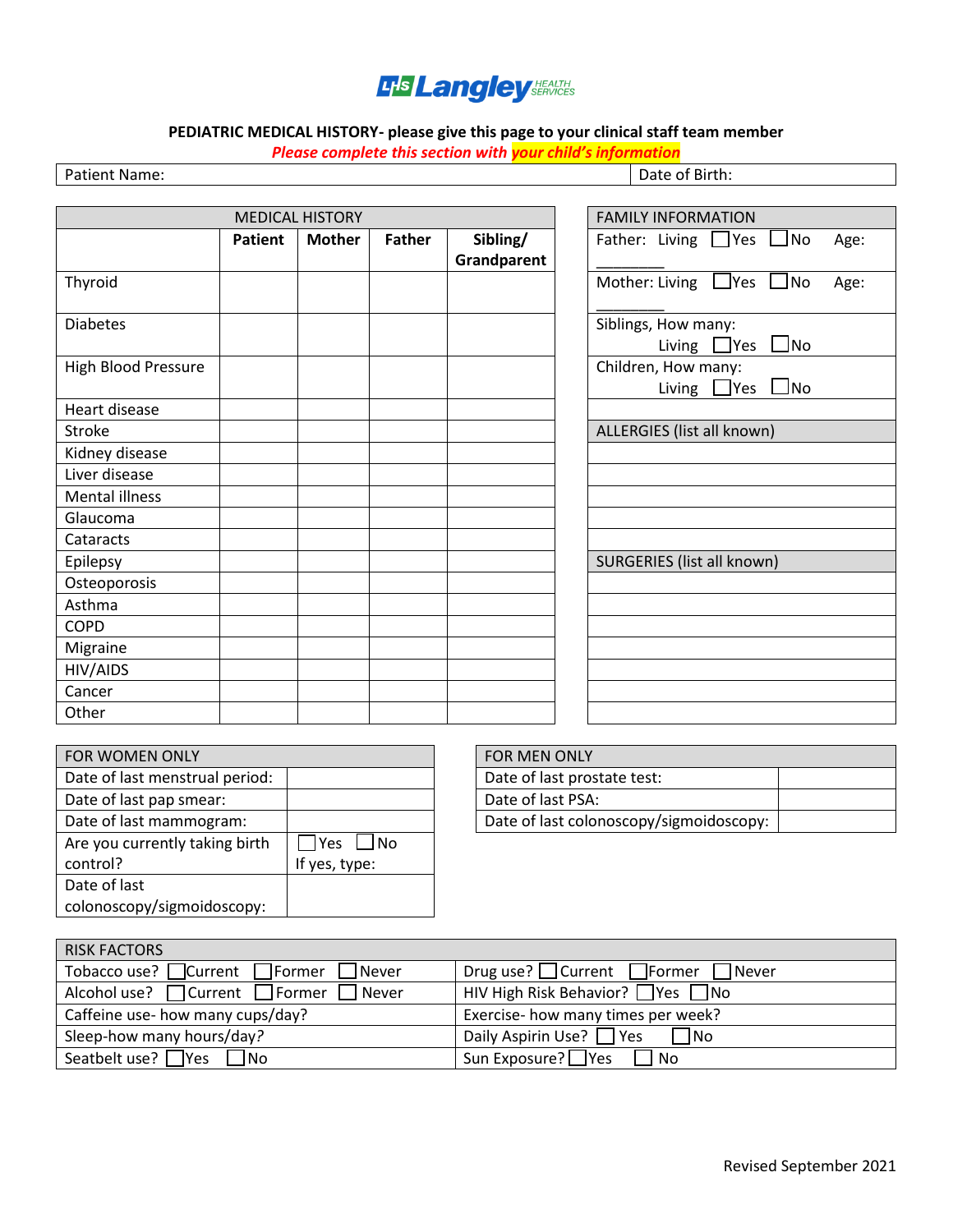## **LHS Langley SERVICES**

## **Patient's Bill of Rights and Responsibilities**

## **PATIENT RIGHTS**

• A patient has the right to be treated with courtesy and respect, with appreciation of his or her individual dignity, and with protection of his or her need for privacy.

- A patient has the right to a prompt and reasonable response to questions and requests.
- A patient has the right to know who is providing medical services and who is responsible for his or her care.

• A patient has the right to know what patient support services are available, including whether an interpreter is available if he or she does not speak English.

• A patient has the right to know that rules and regulations apply to his or her conduct.

• A patient has the right to know to be given by the health care provider information concerning diagnosis, planned course of treatment, alternatives, risks, and prognosis.

- A patient has the right to refuse any treatment, except as otherwise provided by law.
- A patient has the right to be given, upon request, full information and necessary counseling on the availability of known financial resources for his or her care.
- A patient who is eligible for Medicare has the right to know, upon request and in advance of treatment whether the health care provider or health care facility accepts the Medicare assignment rate.
- A patient has the right to receive, upon request, prior to treatment, a reasonable estimate of charges for medical care.
- A patient has the right to receive a copy of a reasonably clear and understandable, itemized bill and, upon request, to have the charges explained.

• A patient has the right to impartial access to medical treatment or accommodations, regardless of race, national origin, religion, physical handicap, or source of payment.

- A patient has the right to pain relief.
- A patient has the right to know if medical treatment is for purposes of experimental research and to give his or her consent or refusal to participate in such experimental research.
- A patient has the right to provide feedback, whether negative or positive, regarding the service that was received.
- A patient has the right to express grievances regarding any violation of his or her rights, as stated in Florida law, through the grievance
- procedure of the health care provider or health care facility which served him or her and to the appropriate licensing agency.
- A patient has the right to change providers if other qualified providers are available.
- A patient has a right to have his or her prescriptions filled at their pharmacy of choice.
- A patient has the right to information and an explanation regarding the Patient Centered Medical Home approach to care.
- A patient has the right to obtain information and forms related to Advanced Directives (living will and health care surrogate designation).

## **PATIENT RESPONSIBILITIES**

• A patient is responsible for providing complete and accurate information to the best of their ability about their health to the health care provider. Information will include any medications taken, including over-the-counter products and dietary supplements, allergies,

sensitivities, present complaints, past illnesses, hospitalizations, and other matters relating to his or her care. • A patient is responsible for reporting unexpected changes in his or her condition to the health care provider.

• A patient is responsible for reporting to the health care provider whether he or she comprehends a contemplated course of action and what is expected of him or her.

- A patient is responsible for following the agreed-upon treatment plan prescribed by the health care provider and participate in their care.
- A patient is responsible to provide a responsible adult to provide transportation home and to remain with patient as directed by the provider or as indicated on discharge instructions.

• A patient is responsible for keeping appointments and, when unable to do so for any reason, for notifying the healthcare provider or health care facility.

- A patient is responsible for his or her actions if he or she refuses treatments or does not follow the provider's instructions.
- A patient is responsible for assuring that the financial obligations of his or her health care are fulfilled as promptly as possible.
- A patient is responsible for the need to accept personal financial responsibility for any charges not covered by insurance.

• A patient is responsible for following health care facility rules and regulations affecting patient care and to behave respectfully toward all health care professionals and staff, as well as other patients and visitors.

• If participating in the Patient Centered Medical Home, a patient is responsible for talking with his/her team about health questions, sharing past health care successes and challenges, telling the team about other health care professionals that care for him/her, following the health care plan that has been discussed, making sure he/she understands the plan and asks questions if not understanding, telling the team if you are having trouble sticking with the care plan, and speaking up if the care plan is not working so together changes can be made, if needed.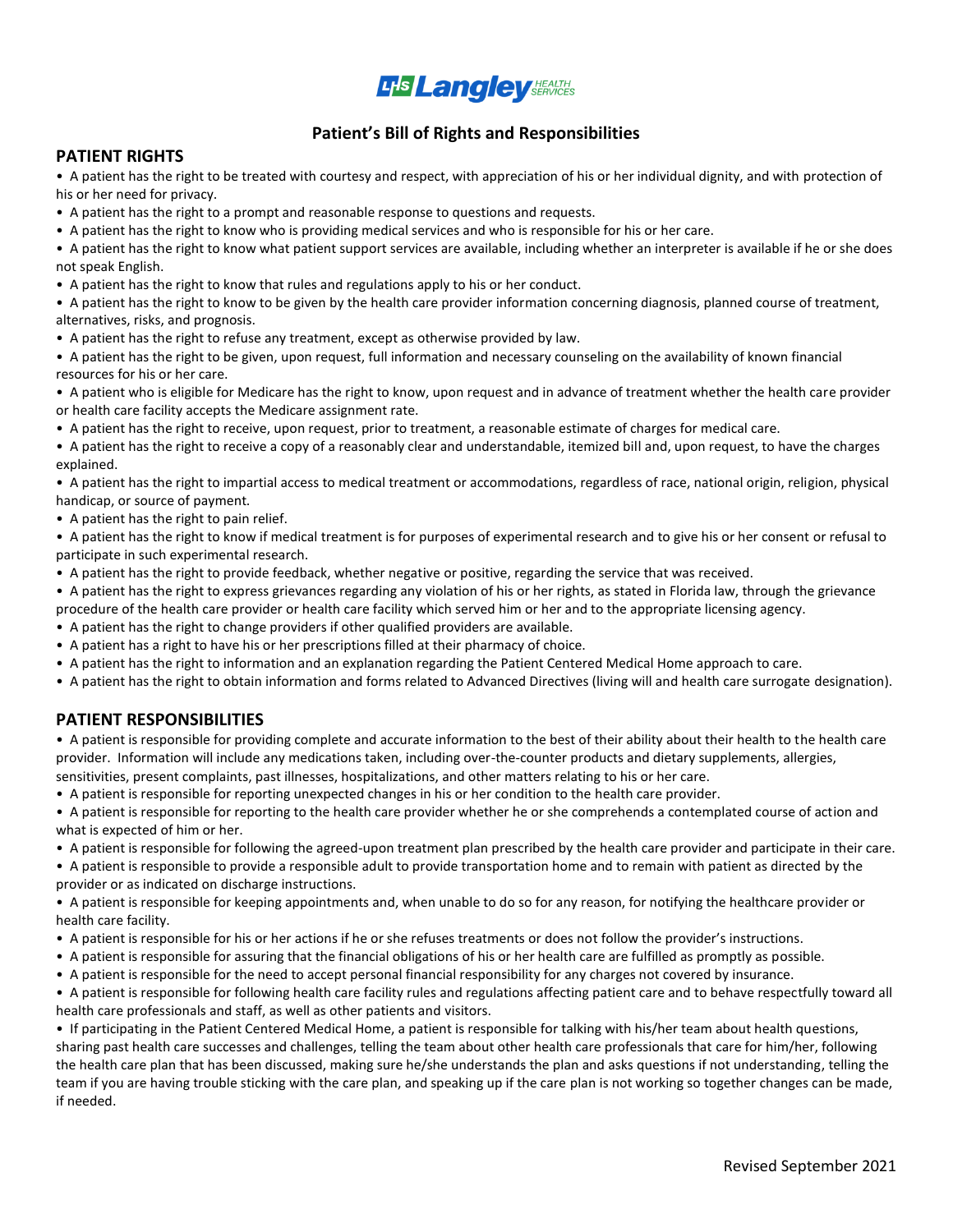

## **Notice of Privacy Practices Effective September 30, 2013**

## *This notice describes how medical information about you may be used and disclosed and how you can get access to this information. Please review this notice carefully.*

Your medical record may contain personal information about your health. This information may identify you and relate to your past, present or future physical or mental health condition and related health care services and is called Protected Health Information (PHI). This Notice of Privacy Practices describes how we may use and disclose your PHI in accordance with applicable law. It also describes your rights regarding how you may gain access to and control your PHI. We are required by law to maintain the privacy of PHI and to provide you with notice of our legal duties and privacy practices with respect to PHI. We are required to abide by the terms of this Notice of Privacy Practices. We reserve the right to change the terms of our Notice of Privacy Practices at any time. Any new Notice of Privacy Practices will be effective for all PHI that we maintain at that time. We will provide you with a copy of the revised Notice of Privacy Practices by posting a copy on our website, sending a copy to you in the mail upon request or providing one to you at your next appointment.

#### **How we may use and disclose health care information about you:**

- **For Care or Treatment**: Your PHI may be used and disclosed to those who are involved in your care for the purpose of providing, coordinating, or managing your services. This includes consultation with clinical supervisors or other team members. Your authorization is required to disclose PHI to any other care provider not currently involved in your care. *Example: If another physician referred you to us, we may contact that physician to discuss your care. Likewise, if we refer you to another physician, we may contact that physician to discuss your care or they may contact us.*
- **For Payment:** Your PHI may be used and disclosed to any parties that are involved in payment for care or treatment. If you pay for your care or treatment completely out of pocket with no use of any insurance, you may restrict the disclosure of your PHI for payment. *Example: Your payer may require copies of your PHI during the course of a medical record request, chart audit or review.*
- **For Business Operations:** We may use or disclose, as needed, your PHI in order to support our business activities including, but not limited to, quality assessment activities, employee review activities, licensing, and conducting or arranging for other business activities. We may also disclose PHI in the course of providing you with appointment reminders or leaving messages on your phone or at your home about questions you asked or test results. *Example: We may share your PHI with third parties that perform various business activities (e.g., Council on Accreditation or other regulatory or licensing bodies) provided we have a written contract with the business that requires it to safeguard the privacy of your PHI.*
- **Required by Law:** Under the law, we must make disclosures of your PHI available to you upon your request. In addition, we must make disclosures to the Secretary of the Department of Health and Human Services for the purpose of investigating or determining our compliance with the requirements of the Privacy Rule, if so required.
- **Without Authorization**: Applicable law and ethical standards permit us to disclose information about you without your authorization only in a limited number of other situations. Examples of some of the types of uses and disclosures that may be made without your authorization are those that are:
	- $\circ$  Required by Law, such as the mandatory reporting of child abuse or neglect or mandatory government agency audits or investigations (such as the health department)
	- o Required by Court Order
	- o Necessary to prevent or lessen a serious and imminent threat to the health or safety of a person or the public. If information is disclosed to prevent or lessen a serious threat it will be disclosed to a person or persons reasonably able to prevent or lessen the threat, including the target of the threat.
- **Verbal Permission:** We may use or disclose your information to family members that are directly involved in your receipt of services with your verbal permission.
- **With Authorization**: Uses and disclosures not specifically permitted by applicable law will be made *only with your written authorization*, which may be revoked. Your explicit authorization is required to release psychotherapy notes and PHI for the purposes of marketing, subsidized treatment communication and for the sale of such information.
- **Your rights regarding your PHI**
- You have the following rights regarding PHI we maintain about you. To exercise any of these rights, please submit your request in writing to our Privacy Officer:
	- **Right of Access to Inspect and Copy**. You have the right, which may be restricted only in exceptional circumstances or with documents released to us, to inspect and copy PHI that may be used to make decisions about service provided.